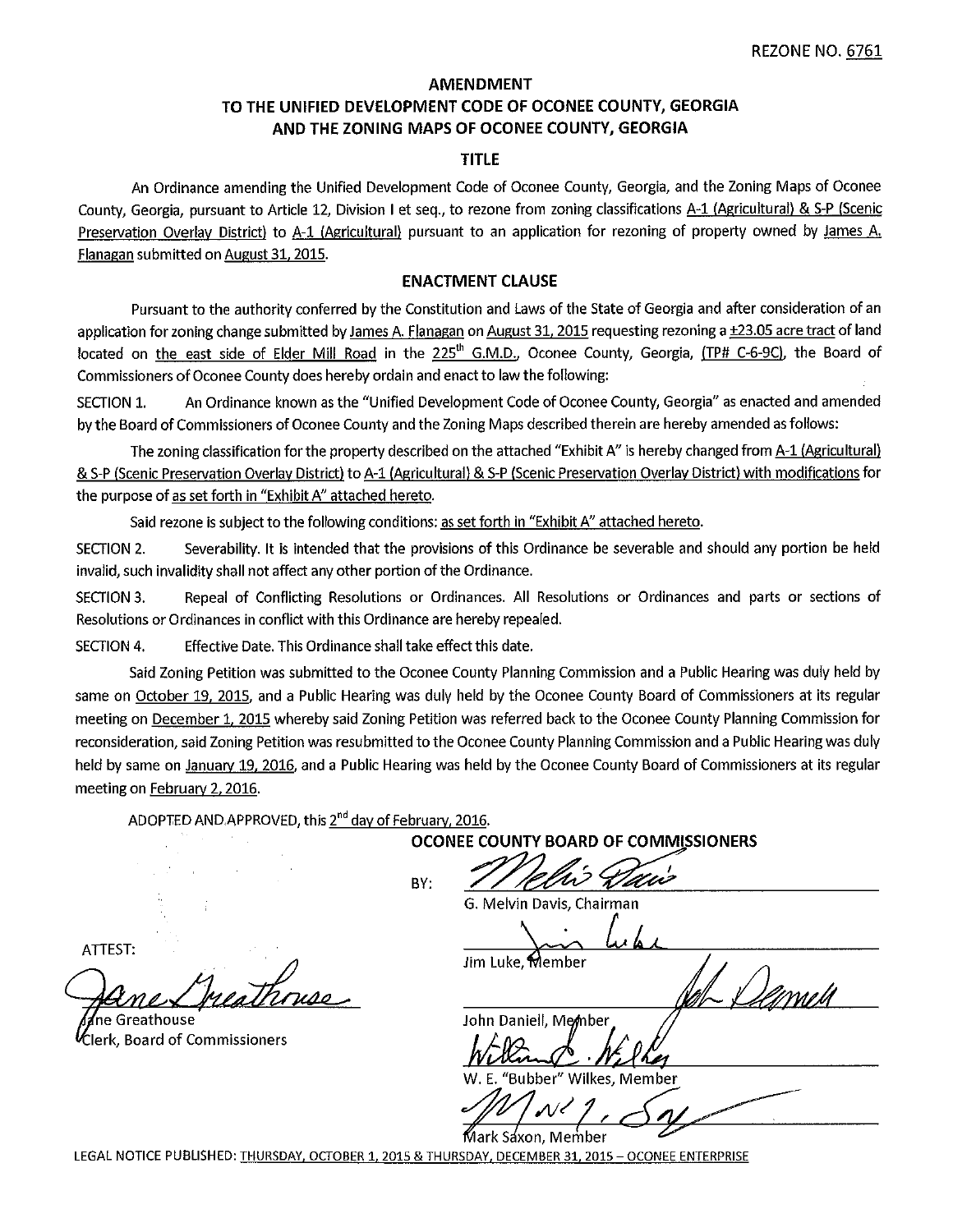# **EXHIBIT "A" TO REZONE #6761 Page 1 of 3**

## **REZONING APPROVAL BOUNDARY DESCRIPTION**

The Board of Commissioners hereby grants approval of this rezoning amendment to modify the boundary of the Scenic Preservation Overlay District on the subject property, as illustrated on the attached "Approved Rezoning Plan", more specifically described as follows:

Beginning at the point of intersection with the boundary of the adjacent property, TP# C-6-9D, and the linear distance setback of 200 feet, measured from the bank of Rose Creek, thence northeasterly following along the 200 foot setback from the bank of Rose Creek to the point of intersection with the linear distance setback of 150 feet, measured from the bank of Rose Creek, thence following southeasterly along the 150 foot setback from the bank of Rose Creek to the point of intersection with the boundary of the Scenic Preservation Overlay District.

The portion of the subject property with the current zoning classifications of A-1 (Agricultural) and S-P (Scenic Preservation Overlay District), located on the south and west side of the boundary described above, shall now only contain the zoning classification A-1 (Agricultural).

The portion of the subject property with the current zoning classifications of A-1 (Agricultural) and S-P (Scenic Preservation Overlay District), located on the north and east side of the boundary described above, shall remain zoned A-1 (Agricultural) and S-P (Scenic Preservation Overlay District).



**TAX MAP**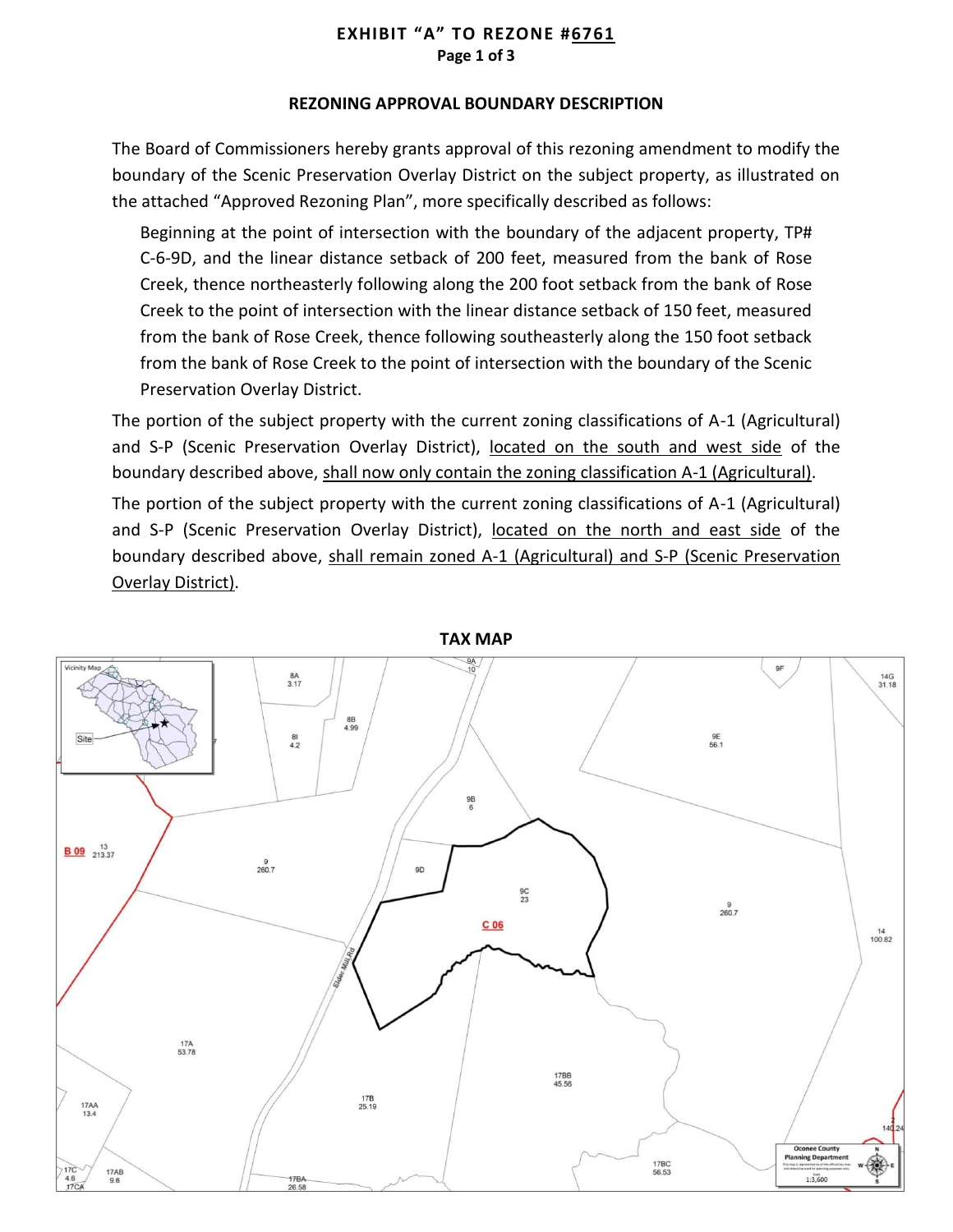# **EXHIBIT "A" TO REZONE #6761** Page 2 of 3

#### **LEGAL DESCRIPTION OF SUBJECT PROPERTY**

All that tract or parcel of land lying and being in the county of Oconee, State of Georgia, GMD 225, and described on a plat titled "Flanagan: Composite Plat", more specifically described as follows:

COMMENCING at the point of intersection with the center line of Elder Mill Bridge on Elder Mill Road with the center channel of Rose Creek,

Thence southerly along Elder Mil Road a distance of 420.50' to an iron pin, said pin also being the POINT OF BEGINNING,

Thence N 64°35'00" E, a distance of 42.30' to an iron pin,

Thence N 84°31'00" E, a distance of 318.90' to an iron pin,

Thence N 16°31'00" E, a distance of 252.10' to the center channel of Rose Creek,

Thence southeasterly along the center channel of Rose Creek a traverse distance of 1,675.94' to the point of intersection with the center channel of Rose Creek and the center channel of an unnamed branch of Rose Creek,

Thence westerly along the center channel of the unnamed branch of Rose Creek a traverse distance of 880.44' to an iron pin located at the head of the branch

Thence S 61°30'00" W, a distance of 349.00' to an iron pin,

Thence N 21°15'00" E, a distance of 456.00' to an iron pin located in the center of Elder Mill Road,

Thence N 25°00'00" E, a distance of 452.00' to an iron pin, said pin also being the POINT OF BEGINNING of the subject property. Said tract contains approximately 23.05 acres.



#### **COMPOSITE PLAT**